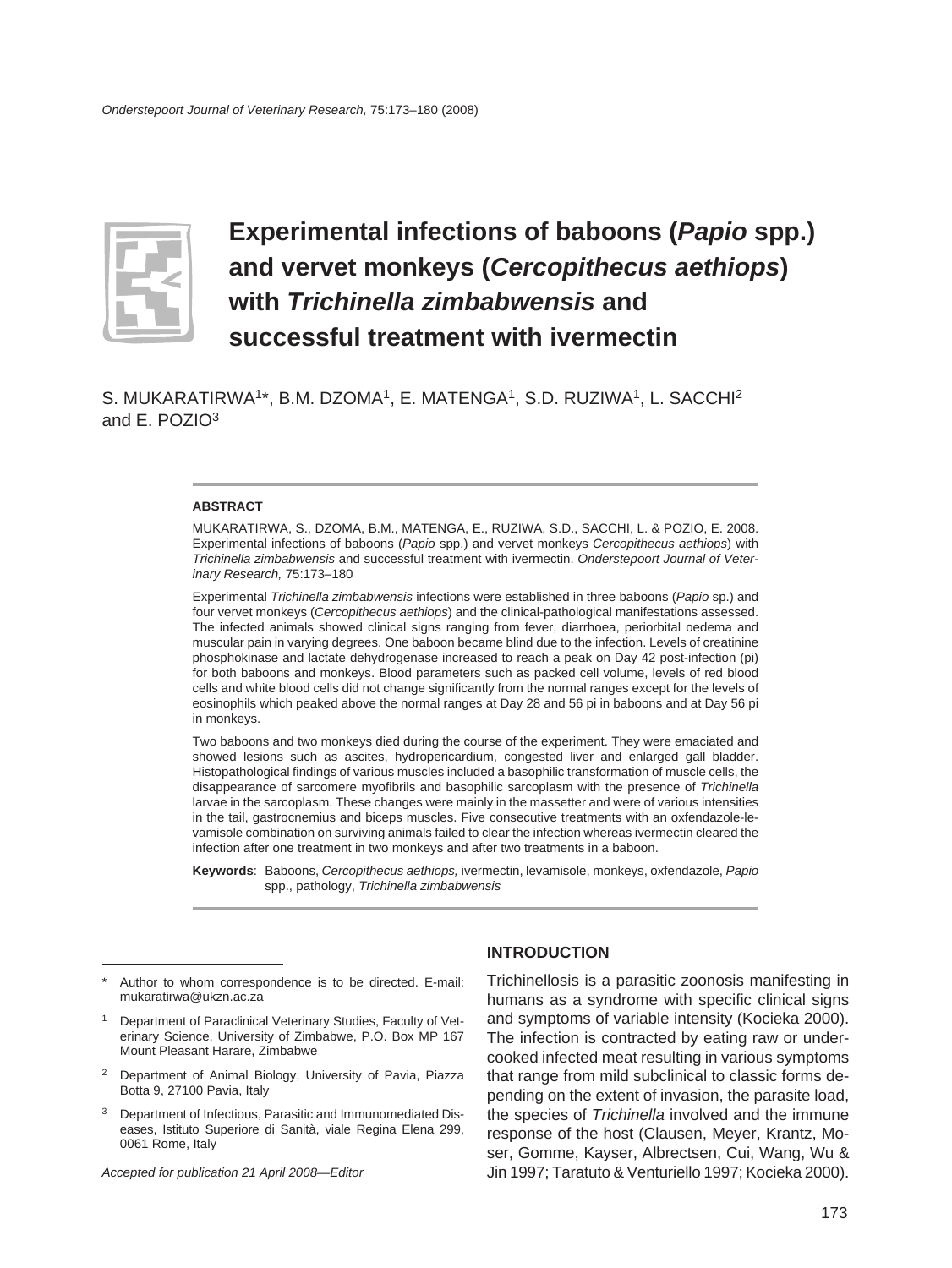The description of a new non-encapsulated species, *Trichinella zimbabwensis*, by Mukaratirwa & Foggin (1999), Pozio Foggin, Marucci, La Rosa, Sacchi, Corona, Rossi & Mukaratirwa (2002), which affects both mammals and reptiles is a new addition to the already existing five encapsulated species infecting only mammals (*Trichinella spiralis*, *Trichinella nativa*, *Trichinella britovi*, *Trichinella murrelli* and *Trichinella nelsoni*) and the two non-encapsulated species *Trichinella pseudospiralis* occurring in both mammals and birds and *Trichinella papuae* occurring in both mammals and reptiles (Pozio, Owen, Marucci & La Rosa 2004a).

The only report of a natural infection of *T. zimbabwensis* is in farmed crocodiles (*Crocodylus niloticus*) in Zimbabwe (Foggin, Vassilev & Widdowson 1997), where animals are reared for their meat and skin.

Experimental infections have shown that *T. zimbabwensis* readily infects domestic pigs and laboratory mice and rats (Mukaratirwa & Foggin 1999; Mukaratirwa, Nkulungo, Matenga & Bhebhe 2003) confirming its chance to complete the entire life cycle irrespective of whether the host is homoiothermic or poikilothermic (Pozio, Marucci, Casulli, Sacchi, Mukaratirwa, Foggin & La Rosa 2004b). However, the epidemiology and the public health significance of this parasite are still obscure.

Non-human primates by virtue of their close relationship to humans are good models for the study of the clinical-pathological manifestations of trichinellosis and its treatment. The objective of this study was to evaluate the clinical-pathological manifestations of baboons (*Papio* spp.) and vervet monkeys (*Cercopithecus aethiops*) experimentally infected with *T. zimbabwensis* and their response to treatment.

## **MATERIALS AND METHODS**

## **Experimental animals**

Two adult female (codes SFB and BFB) and one male (code SMB) baboons and two adult female (codes BFM and SFM) and two male (codes SMM and BMM) vervet monkeys were randomly selected for the study. These animals were born and bred at the animal house unit of the Faculty of Veterinary Science, University of Zimbabwe. They were reared on a commercial primate diet and water was available *ad libitum*. A week before the infection, biopsies were collected from the animals while they were under anaesthesia with a combination of xylazine (2 mg/kg) and ketamine (10 mg/kg) administered intramuscularly, from the massetter, biceps and gastrocnemius muscles to ensure that the animals were free from *Trichinella* spp. infection.

## **Restraint and experimental infection of animals**

The *T. zimbabwensis* used was an isolate derived from a naturally infected crocodile. It was maintained in the laboratory by serial passages in rats. Firststage larvae were collected from five skinned carcasses of infected rats following methods described by Pozio *et al*. (2002).

Each experimental animal was anaesthetized with a combination of xylazine (2 mg/kg) and ketamine (10 mg/kg) intramuscularly. Two of the baboons were infected with doses ranging from 9 000–16 600 larvae per kg, whereas 17 600–25 000 larvae per kg were used to infect three of the monkeys (Table 1). One baboon and one monkey were kept as uninfected controls.

## **Sample collection and analysis**

Muscle biopsies and blood samples were collected while the animals were under anaesthesia at weekly intervals after infection and at each time of collection the rectal temperatures were recorded. The muscle biopsies were processed by the HCL-pepsin digestion method (Pozio *et al.* 2002) to detect the L-1 stage of *T. zimbabwensis* and the resulting larval counts were expressed as larvae per gram (lpg) of muscle. A portion of the muscle biopsy from each muscle was preserved in 3 % glutaraldehyde and processed for electron microscopy. The levels of creatinine kinase (CK) and lactate dehydrogenase (LDH) were determined in serum samples.

The clinical signs were recorded daily until the end of the experiment. The animals were treated for 5 consecutive days with a combination of levamisole (40 mg/kg) and oxfendazole (50 mg/kg) and dexamethasone (5 mg/kg) on Days 35 and 51 post-infection (pi) for the monkeys and baboons, respectively. An intramuscular injection of ivermectin (300 μg/kg) was administered after the levamisole-oxfendazole treatment. The efficacy of treatment was monitored through weekly collection of muscle biopsies from the masseter muscles to detect viable first stage larvae.

## **Histological and ultrastructure studies of the nurse cell-parasite complex**

Muscle biopsies and muscles of animals which died during the study were cut into small sections and in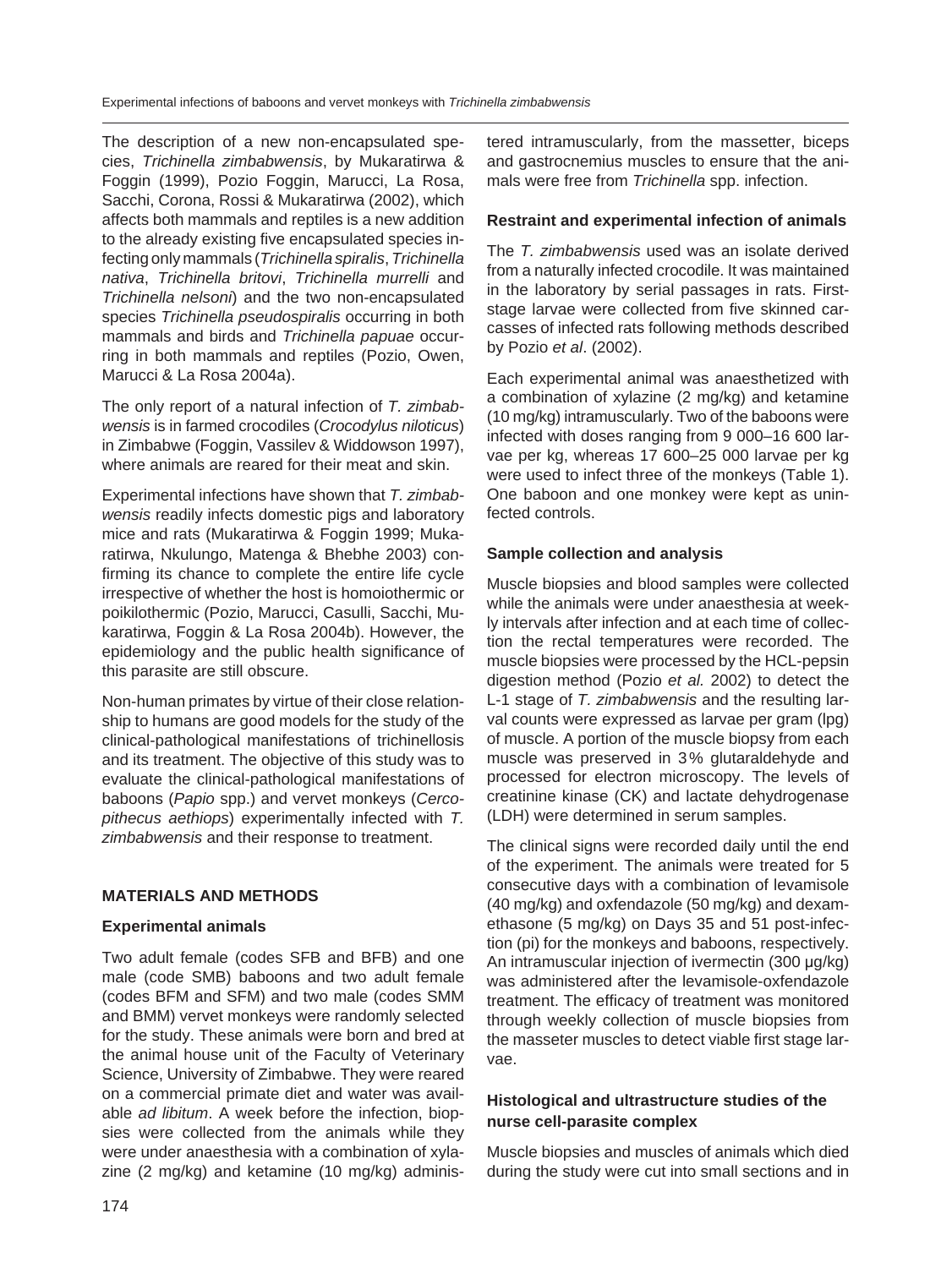part fixed in 10 % buffered formalin and in part preserved in glutaraldehyde for ultrastructural studies. For histology, fixed specimens were dehydrated using different grades of alcohol, cleared in xylene embedded in paraffin wax at 58–60 °C and finally, 3 um sections were stained by haematoxylin and eosin stain (Anderson & Gordon 1996). Sections were examined by light microscopy using 5–40X magnification.

Small pieces of the biopsy from the masseter muscle of a baboon, collected 51 days pi, were fixed for 4 h at 4 °C in 0.1 M cacodylate buffer (pH 7.2) containing 2.5 % glutaraldehyde. The samples were then washed in the same buffer and post-fixed for 1.5 h at  $4^{\circ}$ C with 1% OsO<sub>4</sub> in cacodylate buffer. All samples were dehydrated in ethanol and embedded in Epon 812 for sectioning. For light microscopy, semithin sections (0.5 μm) were stained with 0.5 % toluidine blue. Thin sections (80 nm), stained with uranyl acetate and lead citrate, were examined under a Zeiss EM 900 transmission electron microscope.

## **RESULTS**

### **Parasitological aspects**

The pre-infection muscle biopsies from all experimental animals were negative for *Trichinella* larvae. In the infected baboons that died, muscles with the highest lpg were the diaphragm, psoas, laryngeal, and tongue in this order (Table 1). In monkeys, the diaphragm, tongue and masseter had the highest lpg compared to the other muscles (Table 1). No relationship was observed between the infective dose, the severity of the disease and the lpg in both baboons and monkeys.

## **Clinical manifestations**

The clinical signs observed are summarized in Table 2. The time between infection and onset of the first clinical signs ranged from 9 to 30 days pi. The rectal temperatures ranged between 38.4–40 °C in the baboons and 38.9–39.9 °C in the monkeys for a period of 8 weeks.

TABLE 1 Number of larvae per gram (Lpg) of muscle in baboons and monkeys that died due to *Trichinella zimbabwensis* infection

|                                                                                                                      | Larvae per gram of muscle                                     |                                                                   |                                                                           |                                                             |  |
|----------------------------------------------------------------------------------------------------------------------|---------------------------------------------------------------|-------------------------------------------------------------------|---------------------------------------------------------------------------|-------------------------------------------------------------|--|
| Animal code<br>Infective dose/kg<br>Day of death pi<br>Diaphragm<br>Massetter<br>Tongue<br>Psoas<br>Laryngeal muscle | <b>SFB</b><br>16 600<br>50<br>621<br>260<br>820<br>965<br>545 | <b>SMB</b><br>16 400<br>49<br>9987<br>465<br>888<br>1819<br>1 600 | <b>BMM</b><br>17 600<br>35<br>255<br><b>ND</b><br>215<br><b>ND</b><br>135 | <b>BFM</b><br>25 000<br>30<br>100<br>168<br>165<br>ND<br>ND |  |
| Digital flexus<br>Hamstring muscle<br>Eye                                                                            | 552<br>910<br>37                                              | 287<br>479<br>144                                                 | 75<br>115<br><b>ND</b>                                                    | 86<br>ND                                                    |  |

ND = not determined

pi = post infection

TABLE 2 Clinical manifestations of baboons and monkeys infected with *Trichinella zimbabwensis*

| Animal code                        | <b>SFB</b>                        | <b>SMB</b> | <b>BFB</b> | <b>BFM</b> | <b>SFM</b> | <b>SMM</b> | <b>BMM</b> |
|------------------------------------|-----------------------------------|------------|------------|------------|------------|------------|------------|
| Infective dose/kg                  | 16 600                            | 16 400     | 7 300      | 25 000     | 24 500     | 24 500     | 17 600     |
| <b>Clinical signs and symptoms</b> | Day of the first manifestation pi |            |            |            |            |            |            |
| Fever                              | 9                                 | 11         | 16         | 14         | 13         | 18         | 10         |
| Diarrhoea                          | 16                                | 16         | 16         | 16         | 19         | 21         | 21         |
| Depression                         | 12                                | 12         | 12         | 12         | 12         | 12         | 12         |
| Periorbital oedema                 | 30                                | 30         | 30         | 30         | 30         | 30         | 30         |
| Muscular pain                      | 30                                | 30         | 30         | 30         | 30         | 30         | 30         |
| Alopecia                           | 26                                | 26         | 26         | 26         | 26         | 26         | 26         |
| <b>Blindness</b>                   | 38                                | no         | no         | no         | no         | no         | no         |
| Death                              | 49 dpi                            | 50 dpi     | S          | 30 dpi     | S          | 36 dpi     | S          |

 $pi = post$  infection, dpi = days post infection, no = not observed, s = survived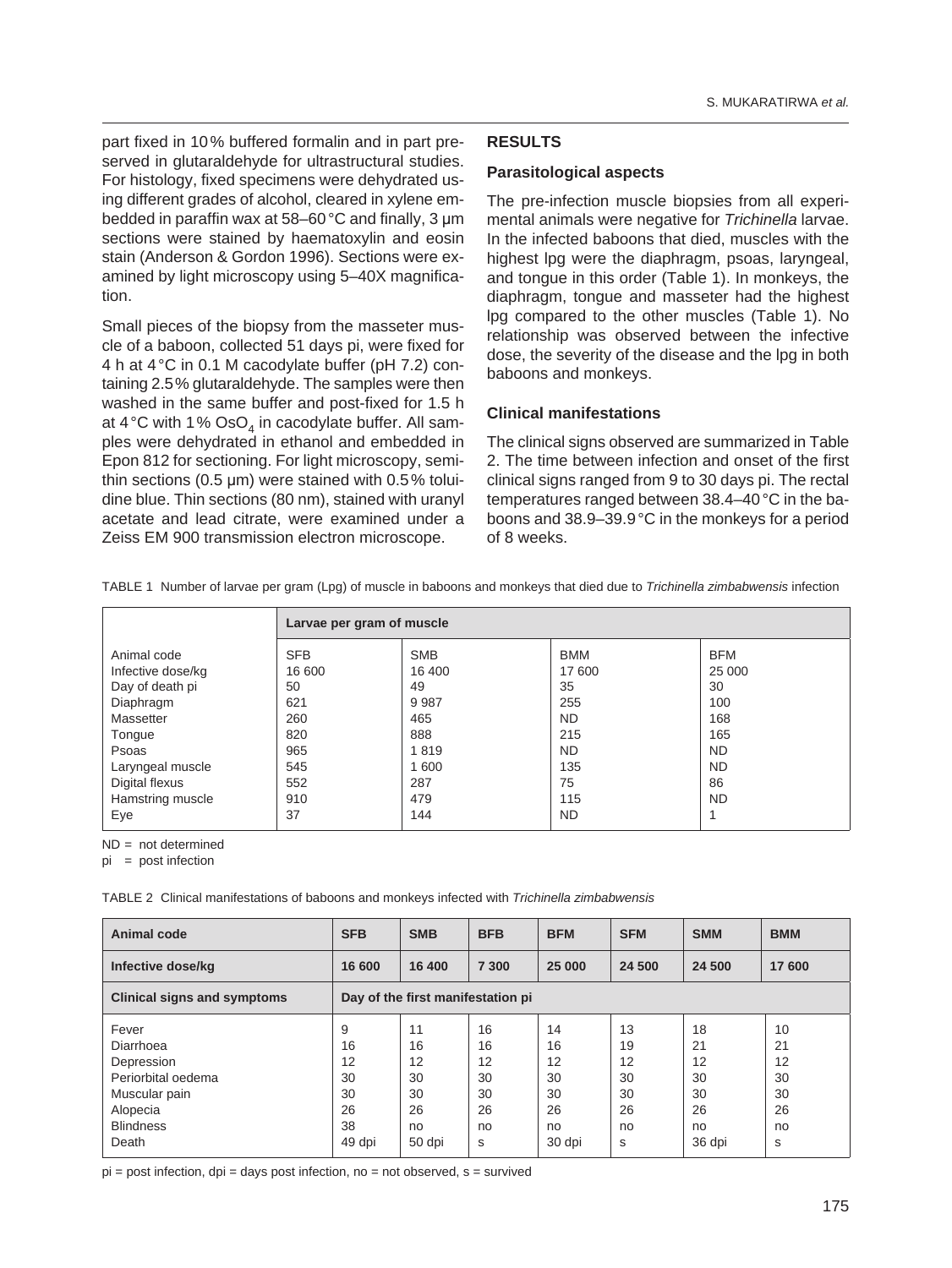

FIG. 1 Kinetics of creatinine phosphokinase (CK) and lactate dehydrogenase (LDH) in a baboons BFB and SMB (A) and monkeys SFM and BMM (B) infected with *Trichinella zimbabwensis*

Diarrhoea was observed in all infected animals from Day 16 pi (Table 2). Gradual depression and deterioration in body condition accompanied by alopecia, muscle pain on palpation and wasting were observed in all infected animals and these became marked from Day 26 pi. Blindness of both eyes was only observed in one baboon (SFB).

### **Clinical biochemistry and blood parameters**

Levels of CK ranged from 197 to 3409 UI/ℓ in baboons and from 78 to 2679 UI/ℓ in the infected monkeys. The levels of CPK in the infected baboons gradually increased from Day 0 to Day 28 pi and then increased tenfold to reach a peak on Day 42 pi. After the peak, there was a sharp drop to reach normal levels from Day 56 pi (Fig. 1A and B). In infected monkeys, the CK levels slightly decreased from Day 0 pi to Day 28 pi before starting to increase with a peak on Day 56 pi.

Levels of LDH ranged from 118 to 1587 UI/ℓ in baboons and from 203 to 1469 UI/ℓ in monkeys. In both monkeys and baboons, LDH reached a peak at day 42 pi.

Packed cell volume (PCV) and white cell counts did not change significantly in the course of the infection. However, the level of eosinophils peaked at Day 28 and 56 pi above the normal ranges in baboons and monkeys, respectively.

## **Treatment**

The 5-day-treatment with oxfendazole-levamisole combination failed to kill *Trichinella* larvae; on the contrary, the single ivermectin treatment successfully destroyed the larvae in all the surviving infected monkeys (BMM and SMM) but in the baboon (BFB) a low level of larvae was still detected in the biopsy (Table 3). In this animal, no living larvae were detected in another muscle biopsy collected after a second treatment with ivermectin.

## **Histopathology and ultrastructure of muscle tissues**

All the animals which died due to the infection (SFB, SMB, BFM and FMM) were emaciated and showed ascites, hydropericardium, congested livers and enlarged gall bladders. Histopathological findings of various muscles included a basophilic transformation of muscle cells, the disappearance of sarcomere myofibrils and a sarcoplasm that was basophilic. The changes also included pale, swollen muscle fibres with the presence of *Trichinella* larvae in the sarcoplasm, and the loss of myofibrils in affected muscles. These changes were mainly in the masseter, and were of various intensities in the tail, gastrocnemius and bicep muscles. Biliary fibrosis, eosinophilic myositis, lymphocytic enteritis and dilatation of lymphatic vessels of the large and small intestines were also observed in SFB.

In muscles infected with *T*. *zimbabwensis*, clear modifications of the muscle fibre architecture were observed. The myofilaments appeared modified in a nurse-cell-like structure (Fig. 2A). The thick collagen capsule was absent, and no inflammatory reaction was observed around the nurse cell-larva complex. Transmission electron micrographs revealed the ultrastructural changes in the muscle fibres. In the nurse-cell-like structure the contractile elements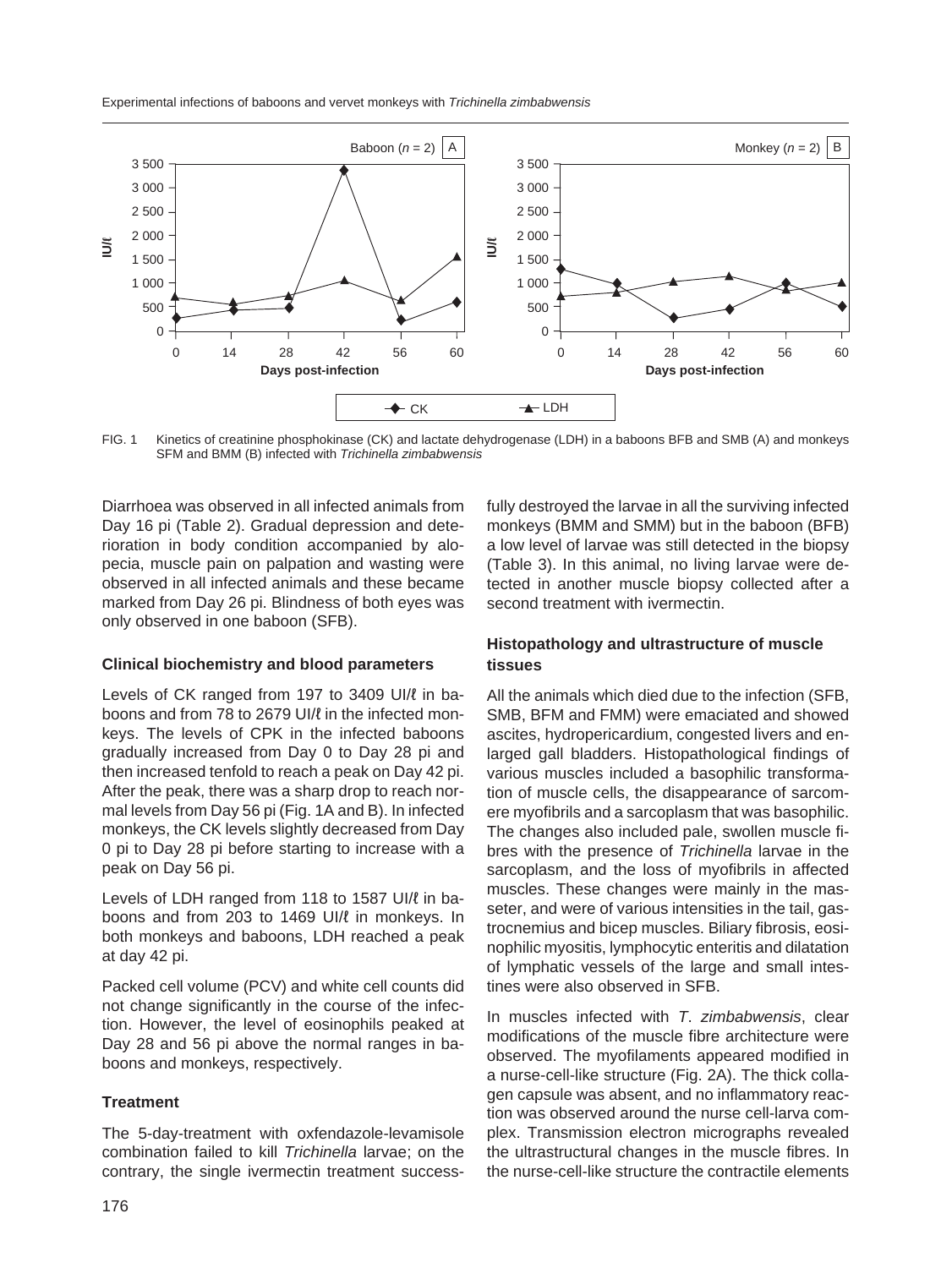

FIG. 2 Larvae of *Trichinella zimbabwensis* in muscles of a baboon 51 days post infection

- A Longitudinal section of an intracellular larva (l), surrounded by a nurse-cell-like structure (nc). Note the absence of the typical collagen capsule. No inflammatory cells were observed around the infected muscle fibres.  $mc = normal$  muscle cell. Bar = 200 µm
- B TEM micrograph showing a *Trichinella* larva (l) surrounded by a nurse-cell-like structure (nc). Note the loss of contractile elements. Bar =  $5 \mu m$
- C Details of the nurse-cell-like structure (nc) showing a hypertrophic nucleus with the nucleolus (nu) in the transcriptional phase. Bar =  $5 \mu m$
- D Details of the outer zone of the nurse-cell-like structure (nc) showing bands of collagen fibres (arrows). Mc = normal muscle cell,  $n =$  fibroblast nucleus,  $nc =$  nurse-cell-like structure. Bar =  $5 \mu m$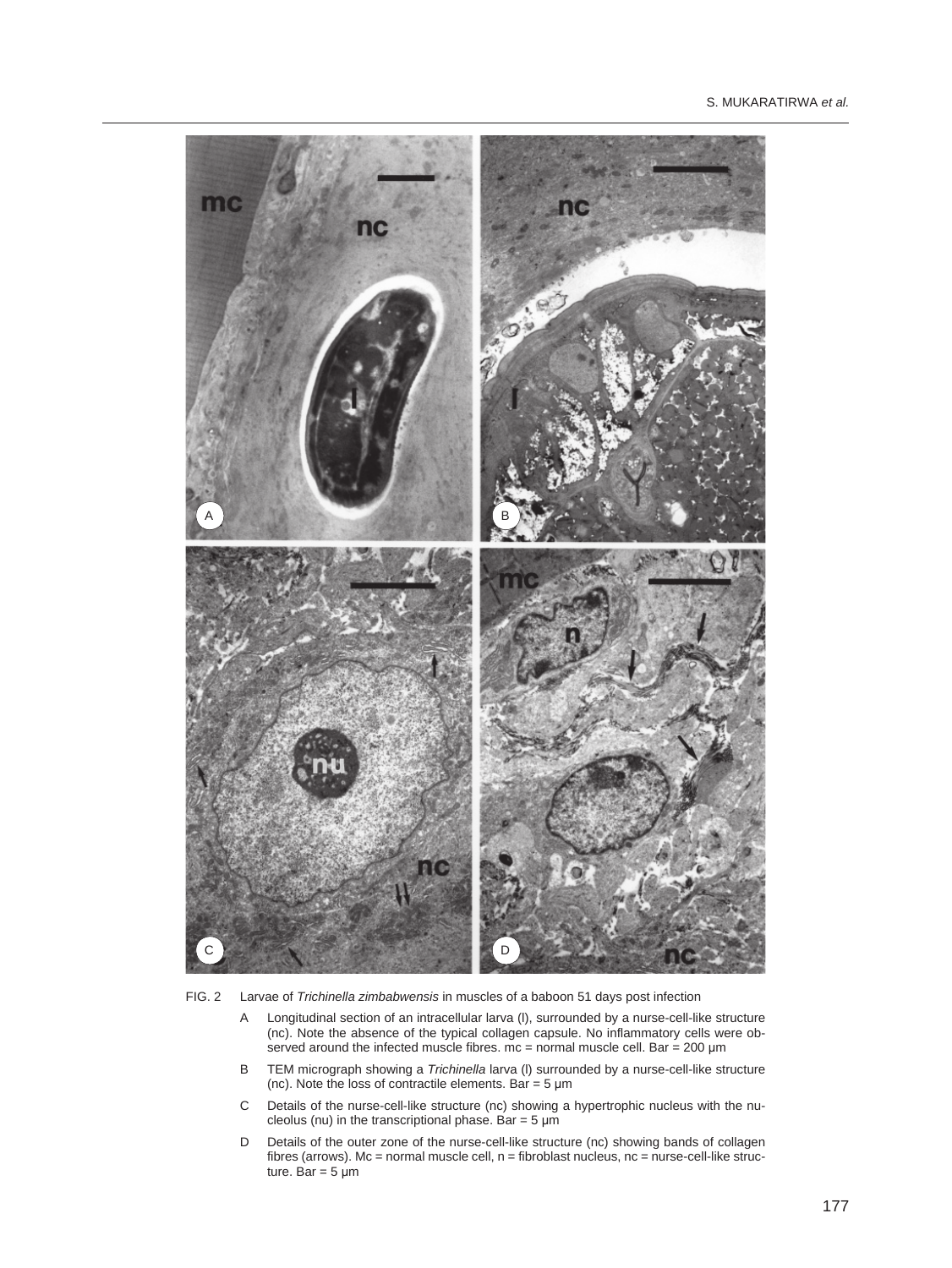Experimental infections of baboons and vervet monkeys with *Trichinella zimbabwensis*

TABLE 3 Larvae per gram (lpg) of masseter muscle following treatment with oxfendazole-levamisole combination and subsequent use of ivermectin in three monkeys and one baboon infected with *Trichinella zimbabwensis*

| Animal code | Ipg after oxfendazole- | Ipg after one ivermectin | Ipg after second ivermectin |  |
|-------------|------------------------|--------------------------|-----------------------------|--|
|             | levamisole treatment   | treatment                | treatment                   |  |
| <b>BMM</b>  | 11.1                   |                          | -                           |  |
| <b>SMM</b>  | 9.5                    |                          | -                           |  |
| *SFM        | 6.4                    |                          | -                           |  |
| <b>BFB</b>  | 44.1                   | 7.5                      | 0                           |  |

Died 36 days post infection

were replaced by a sarcoplasmic reticulum (Fig. 2B). At higher magnification, in the cytoplasm of this structure, characterized by the presence of a smooth and rough endoplasmic reticulum, it was possible to observe hypertrophic nuclei each of which contained a prominent nucleolus (Fig. 2C). This detail was indicative of the presence of an intense transcriptional activity. At the peripheral zone of the nurse-cell larva complex, bundles formed by irregularly arranged collagen fibres were observed (Fig. 2D).

## **DISCUSSION**

In this study, *T*. *zimbabwensis* was able to establish in both baboons and monkeys and the clinical signs observed did not differ from those already reported in humans infected with the non-encapsulated species *T. pseudospiralis* (Ranque, Faugére, Pozio, La Rosa, Tamburrin, Pellissier & Brouqui 2000).

The normal rectal temperatures of baboons and monkeys are 36–39 °C and 36–40 °C, respectively (Poole 1987). In the course of trichinellosis in humans, fever is one of the most common sign expected (Clausen *et al*. 1997) and in this study it was recorded in both infected baboons and monkeys.

The observation of diarrhoea in infected animals in this study around Day 16 pi could be related to the early stages of intestinal invasion which manifests clinically as diarrhoea of several days' duration and abdominal pains (Kociecka 2000). The pathophysiology of trichinellosis in the small intestines includes restricted absorption, disturbed motility of the intestines, diarrhoea or constipation and the presence of cellular infiltrates in the lamina propia (Ruitenberg, Elgersma, Kruizing & Leenstra 1977; Castro & Bullick 1983; Gustowska, Ruitenberg, Elgersma & Kociecka 1983; Ruitenberg & Buys 1986). In humans infected with *T. spiralis*, pathomorphology of the intestinal mucosa includes lesions to the epithelium involving the brush border, lamina propia and smooth muscles of the jejunum, deformation of villi, stimulated enterocyte proliferation at villi margins, hyperplasia in the crypts of Lieberkuhn and the presence of massive cellular infiltrates in the mucosal sublayer (Castro & Bullick 1983). Lesions may persist until Day 65 pi (Kociecka 1981a; Gustowska *et al.* 1983). In this study, similar intestinal lesions were noted from a baboon that died on Day 49 pi. Periorbital and facial oedema is a common clinical sign of *T*. *spiralis* and *T*. *pseudospiralis* trichinellosis (Kociecka 1981a) and this agrees with the findings from this study where all affected animals manifested periorbital oedema.

The observation that the intensity of clinical disease and the muscle larval yields were not proportional to the initial infective doses given to the animals might suggest host factors that determine disease resistance since the parasite and environment factors were similar for all the animals.

The experimental infection of Swiss CD1 mice reveals the existence of structural changes of the infected muscle cells 4 months pi. These structures were very similar to those observed in crocodiles 18 months pi (Pozio *et al*. 2002). In the baboon infected with the same species of *Trichinella*, the myofilaments of the infected muscle cell had lost their integrity and appear transformed in a nurse-cell-like structure surrounded by a bundle of collagen fibres irregularly arranged (a true collagen capsule being absent) 51 days pi. These results suggest that *T. zimbabwensis* is able to infect different mammalian species in which it reproduces the same morphological changes as have been described in reptiles (Pozio *et al*. 2002, 2004b).

The choice of treatment for trichinellosis in humans varies according to the clinical severity of the infection and the strain or species of *Trichinella* involved (Andrews, Ainsworth & Abernethy 1994). Drugs administered to infected humans include anthelmintics, glucocorticosteroids, immuno-modulating drugs and preparations which compensate protein and electrolyte deficits (Kociecka 2000). In this study, since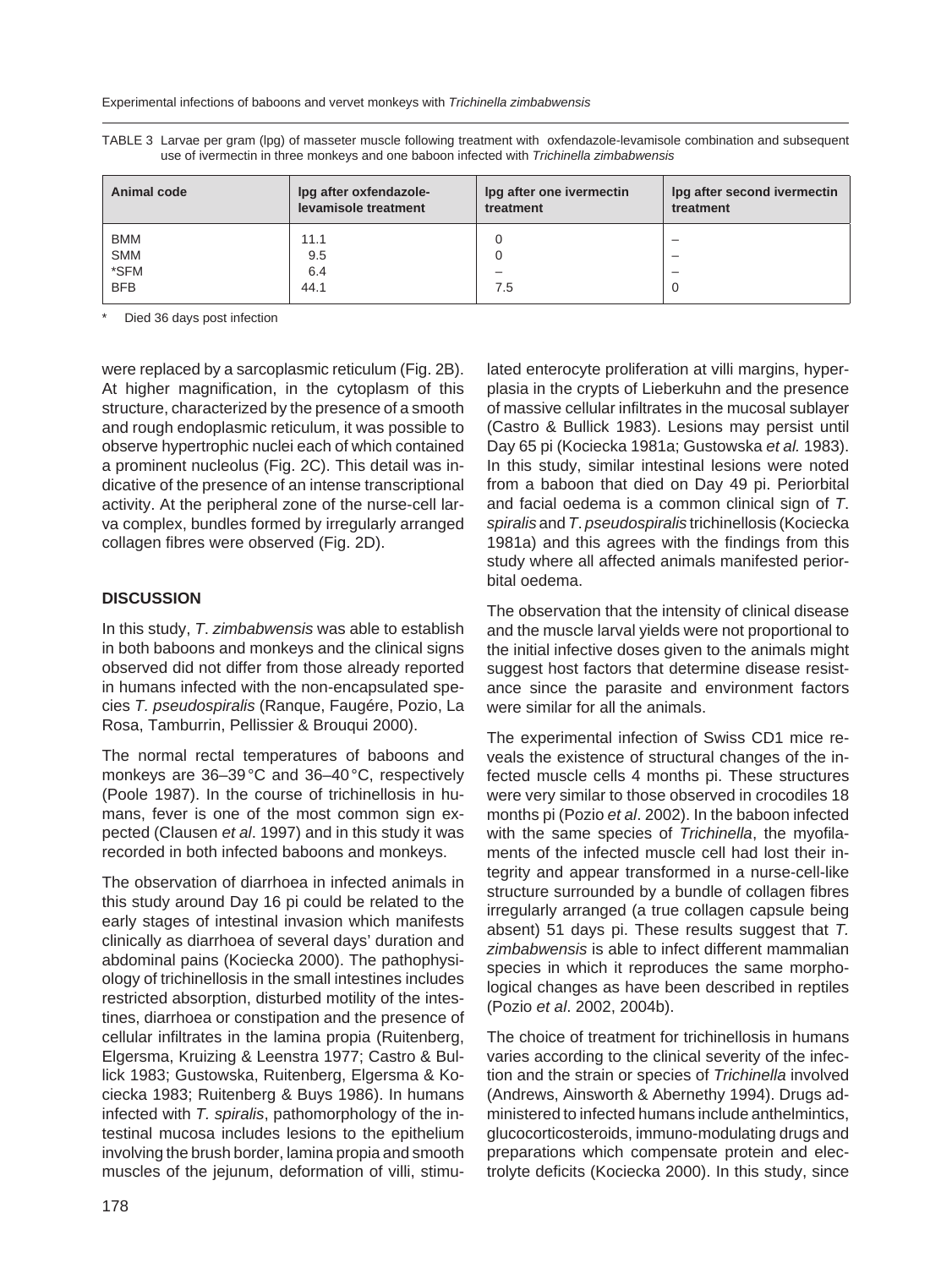adult worms had long been expelled the treatment was targeted at the larvae in muscles. Injectable ivermectin was able to clear the infection after 7 days following a single dose unlike the oxfendazolelevamisole combination which failed to clear the infection in both the monkeys and baboons when administered for 5 consecutive days. However, it was not determined whether the effects of ivermectin were potentiated by the earlier use of the combination of oxfendazole-levamisole or were due solely to the anthelmintic effects of the drug.

Disturbances in blood muscle enzyme activities are related primarily to activities of those enzymes that are muscle bound, and these include CK, LDH and occasionally aspartate aminotransferase (AST). This follows the damage of the muscle cell by the L-1 resulting in an increase in permeability of the muscle cell membranes (Boczon, Winiecka, Kociecka, Hadas & Andrezejewska 1981). In 75–90 % of human cases of trichinellosis, an increase in the activity of CK was noted between Weeks 2 and 5 pi and involved an increase of several fold and LDH levels fluctuated from Week 1 to Week 6 pi. In this study, LDH and CK peaked around Day 42 pi in both baboons and monkeys although there were phases where the levels of both enzymes dropped. This is unsurprising since the increase in CK and LDH activity in blood is not correlated to the clinical severity of trichinellosis (Boczon *et al.* 1981) and there could also be some host differences in reacting to different *Trichinella* spp. The peak around Day 42 pi of both enzymes could be related to the fact that almost all of the parasites are expected to be in the muscles by that period resulting in marked muscle membrane damage (Boczon *et al*. 1981).

The settling of *Trichinella* larvae in the muscles results in the basophilic transformation of the muscle cells, encapsulation of the larvae and the development of a capillary network surrounding the affected cell (Gabryel & Blotna 1969; Gabryel, Gustowska & Blotna-Filipiak 1995). These changes appear early and persist for as long as the encapsulated larva remains viable. In this study the basophilic changes were observed together with an eosinophilic infiltration around the affected cell. The muscles that were preferred most by the parasite were the diaphragm, psoas, laryngeal, tongue and masseter muscles in that order. The masseter muscle, however, had the greatest histopathological changes attributable to the parasite. *Trichinella pseudospiralis* and *T. spiralis* larvae have been shown to have the massetter muscle as their main predilection sites in monkeys (Kociecka 1981b), and this probably explains the

high histopathological changes in the massetter muscles from our animals.

Leukocytosis appears early and rapidly increases between Weeks 2 and 5 of the disease and subsides in parallel to clinical signs while eosinophilia persists (Kociecka 2000). However, an extremely severe course of trichinellosis may be accompanied by eosinopenia and/or lymphopenia which is a manifestation of immunosuppression (Dupoy-Camet, Paugam, Picard & Ancelle 1994). In our study, eosinophilia was noted, albeit between Weeks 4 and 8 pi. However, eosinophilia has been reported to regress slowly and may persist from several weeks to 3 months pi, and no relationship has been noted between the clinical course of disease and eosinophilia (Dupoy-Camet *et al.* 1994).

The clinical, parasitological, pathological, biochemical and haematological picture of *T. zimbabwensis* infection in the baboons and monkeys in this study closely simulates those reported for *T. pseudospiralis* and *T. spiralis* infection in humans and other primates (Clausen *et al*. 1997; Taratuto & Venturiello 1997; Ranque *et al*. 2000). The fact that *T. zimbabwensis* could successfully infect non-human primates to give clinical features characteristic of other *Trichinella* species in humans could have relevant implications in human infection as chances of humans getting infected with *T. zimbabwensis* are present in Zimbabwe where crocodile meat is consumed.

## **ACKNOWLEDGEMENTS**

We thank the University of Zimbabwe for financial support and staff of the University Animal House and Parasitology Section, Department of Paraclinical Veterinary Studies for their assistance in handling the animals and processing of the samples.

## **REFERENCES**

- ANDERSON, G. & GORDON, C.K. 1996. Tissue processing, in *Theory and practice of histological techniques*, 4<sup>th</sup> ed., edited by J. Bancroft & A. Stevens. Churchill Livingstone.
- ANDREWS, J.R., AINSWORTH, R. & ABERNETHY, D. 1994. *Trichinella pseudospiralis* in humans: description of a case and its treatment. *Transactions of the Royal Society of Tropical Medicine and Hygiene*, 88:200–203.
- BOCZON, K., WINIECKA, J., KOCIECKA, W., HADAS, E. & ANDREZEJEWSKA, I. 1981. The diagnostic value of enzymatic and immunological tests in human trichinosis. *Tropenmed Parasitology*, 32:109–114.
- CASTRO, G.A. & BULLICK, G.R.1983. Pathophysiology of gastrointestinal phase, in *Trichinella and trichinosis*, edited by W.C. Cambell. Vol. 22. New York: Plenum Press.